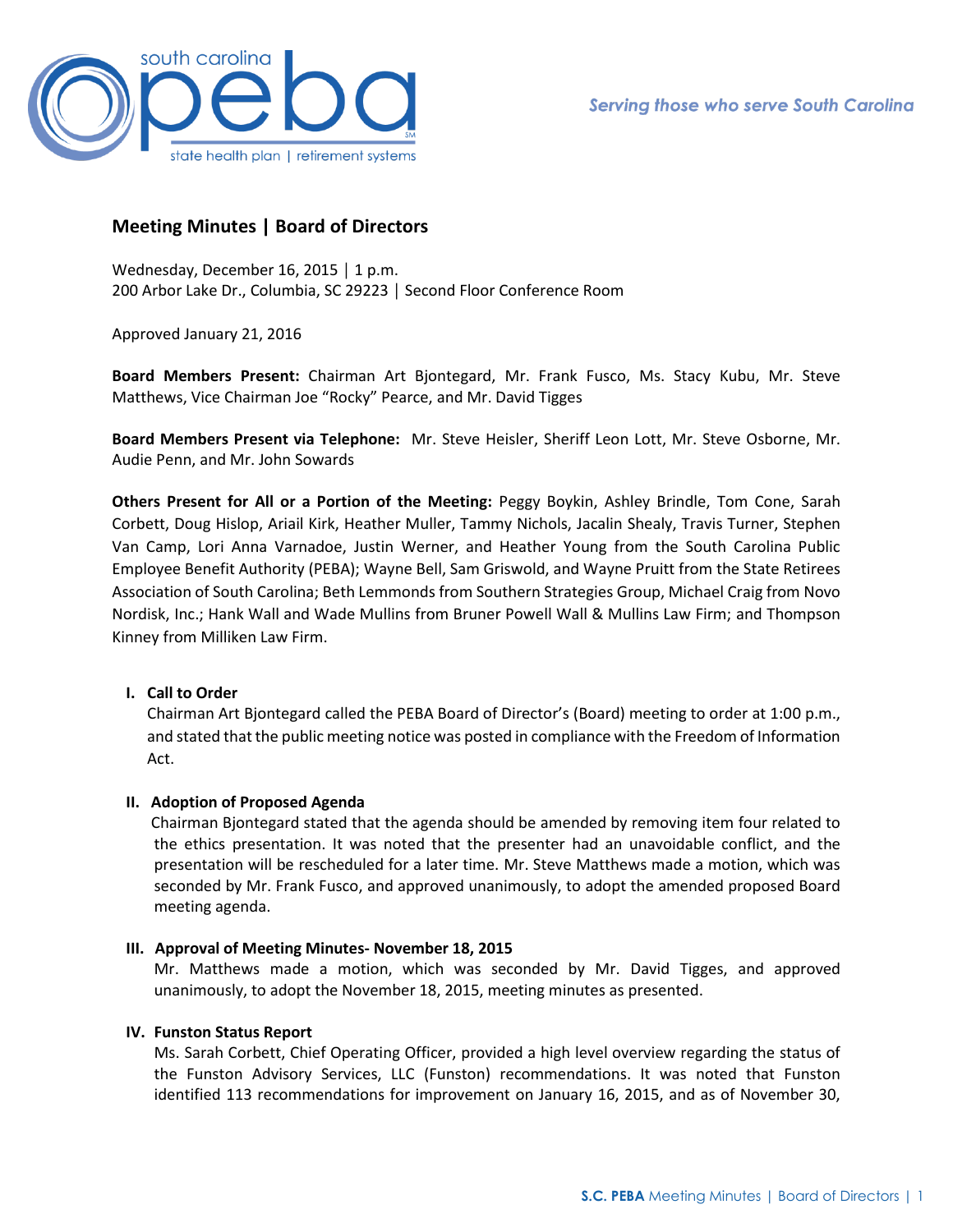2015, PEBA has completed 59 percent of the recommendations in its purview. Ms. Corbett stated that each recommendation was placed in a category that directly ties to the Board's Strategic Action Plan. Ms. Corbett reported that all of the Board level/governance items have been completed.

## **V. 2016 PEBA Board and Committee Meeting Dates**

Chairman Bjontegard stated that there are two different 2016 meeting schedules for the Board to review. Schedule A has the Committee and Board meeting dates on the same time frame as the current schedule. Ms. Peggy Boykin, Executive Director, pointed out that with schedule B, the Retirement Policy Committee, and the Finance, Administration, Audit and Compliance (FAAC) Committee will meet on the third Wednesday of each month, and the Health Care Policy Committee and the Board meeting will be on the third Thursday of the month. Ms. Boykin also noted that the January and February Retirement Policy Committee meeting dates are dependent upon the actuary's schedule for completing the experience study, and will be determined as soon as possible.

Mr. Matthews made a motion, which was seconded by Ms. Stacy Kubu, and approved unanimously, to adopt the revised 2016 PEBA Board and Committee meeting dates schedule where the Retirement Policy Committee and the FAAC Committee will meet on the third Wednesday of each month, and the Health Care Policy Committee and PEBA Board will be on the third Thursday of each month.

#### **VI. Committee Reports**

#### **A. Health Care Policy Committee**

Mr. Rocky Pearce reported that the Health Care Policy Committee met earlier in the morning, and discussed various State Health Plan (SHP) design changes, possibly moving from grandfathered to non-grandfathered status. Mr. Pearce stated that the Committee would like to design a SHP that is beneficial to members, and focuses on a healthy environment to mitigate long-term plan expenses.

The Committee also received a report from Ms. Sara Martin and Dr. Shawn Stinson with Blue Cross Blue Shield of South Carolina, regarding the meaningful uses of biometric data for the health plan.

## **B. Retirement Policy Committee**

Mr. John Sowards reported that the Retirement Policy Committee met on December 2, 2015. Mr. Danny White from Gabriel Roeder Smith & Company (GRS), presented the 2015 Actuarial Valuations, and confirmed that the investment return for fiscal year 2015 was approximately 1.60 percent. Mr. White reported on the projected contribution rates and the unfunded actuarial accrued liability (UAAL) for both the South Carolina Retirement System (SCRS) and the Police Officers Retirement System (PORS), and the method for amortizing the UAAL. It was noted that the amortization period must not exceed 30 years. Mr. White advised that employer and employee contribution rates for SCRS must increase by three basis points for fiscal year 2018 to maintain a 30-year funding period.

Mr. Sowards stated that the Retirement Committee made a motion to accept the 2015 Actuarial Valuations as information, and adopt the contribution rates set forth therein.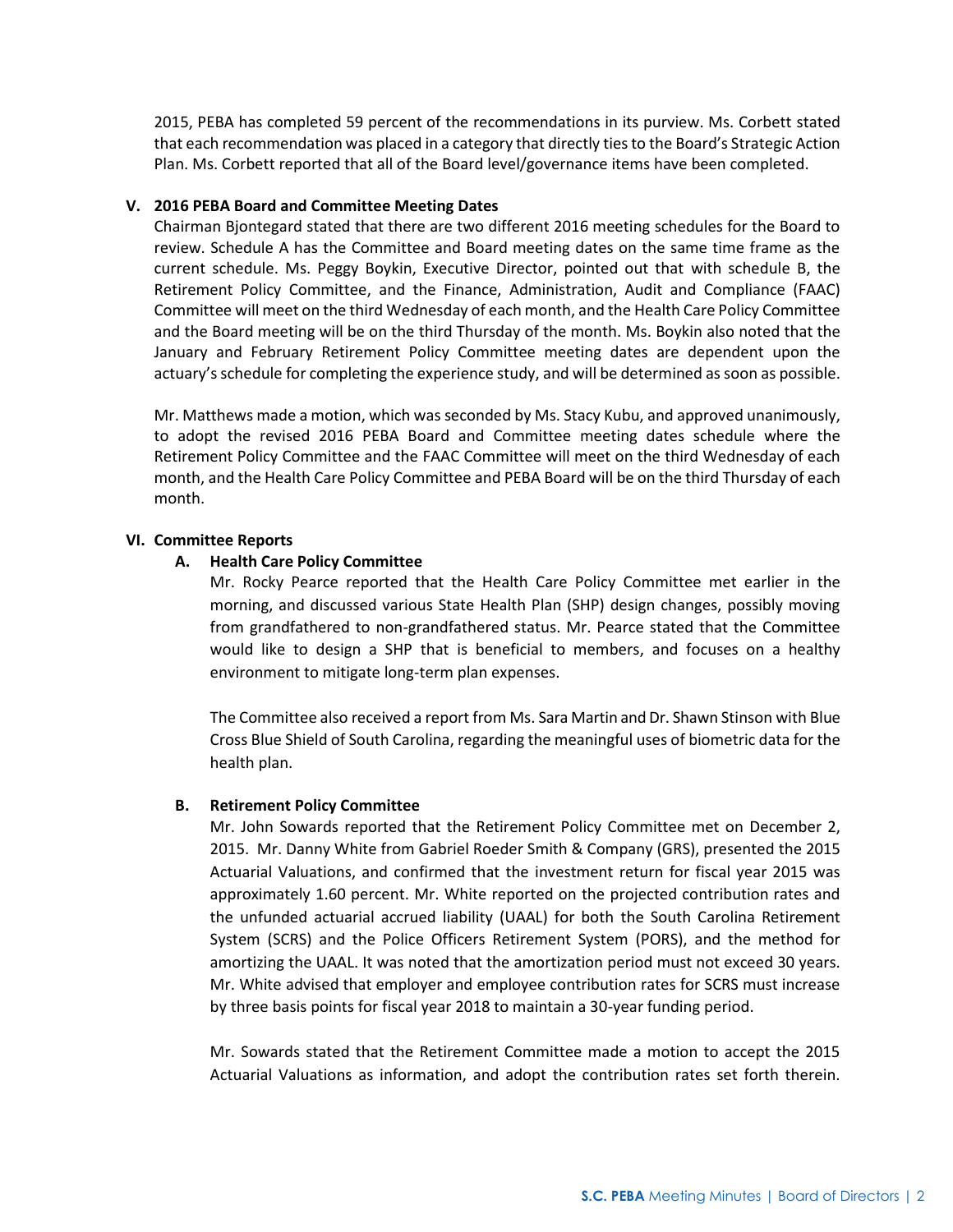Chairman Bjontegard stated that the motion presented is a Committee motion which does not require a second. Following further discussion, the motion passed unanimously.

Mr. Sowards reported that Mr. Geoffrey Berg, Acting Chief Investment Officer, and Mr. Mike Hitchcock, Chief Executive Officer, with the South Carolina Retirement System Investment Commission (RSIC), reviewed the asset allocation and investment returns for RSIC. Mr. Hitchcock advised that every asset class and percentage allocation is being challenged to determine the best combination of assets that will provide the maximum opportunity to earn the assumed rate of return of 7.5 percent. Mr. Sowards stated that discussions with RSIC revolved around volatility and risk; standard deviation of returns; minimum cash allocation; the internal investment review process; and benchmarking of investment returns.

Mr. Sowards advised that at the November 18, 2015, Committee meeting, Mr. Mike Orso, with Summit Strategies Group (Summit), presented the Optional Retirement Program (ORP) Fund Line-up. Mr. Sowards advised that on April 1, 2016, each ORP vendor will offer a revised investment menu including zero revenue share investment options. Mr. Sowards reported that each menu is broadly diversified with sufficient asset class coverage, and that the menus meet the ORP Investment Policy Statement (IPS) compliance criteria. Mr. Sowards stated that under the new zero revenue fee structure, each plan becomes more transparent, more equitable, and less expensive due to the vendor basis point charge decreasing.

Mr. Sowards reported that the Committee made a motion to accept the recommendation to approve the ORP investment menu changes and mapping strategy, and to recommend the changes to the Board for final approval. Chairman Bjontegard stated that the motion presented is a Committee motion which does not require a second. The motion passed unanimously.

## **C. Finance, Administration, Audit and Compliance (FAAC) Committee**

Mr. Matthews stated that the FAAC Committee met on December 2, 2015, and Mr. John Page, Director of Internal Audit, introduced Ms. Shawunda Baker, who recently joined the Internal Audit team. Mr. Page presented the Internal Audit Report No. 2015-2 related to investments; the Audit Plan Status Report; and the Internal Audit Quality Assurance Status Report.

Mr. Matthews reported that the Committee also received a strategic plan update.

#### **VII. Old Business**

#### **A. Director's Report**

Ms. Boykin, provided the Director's Report, and stated that the 2016 House Ways and Means Healthcare Budget Subcommittee hearing is scheduled for February 3, 2016.